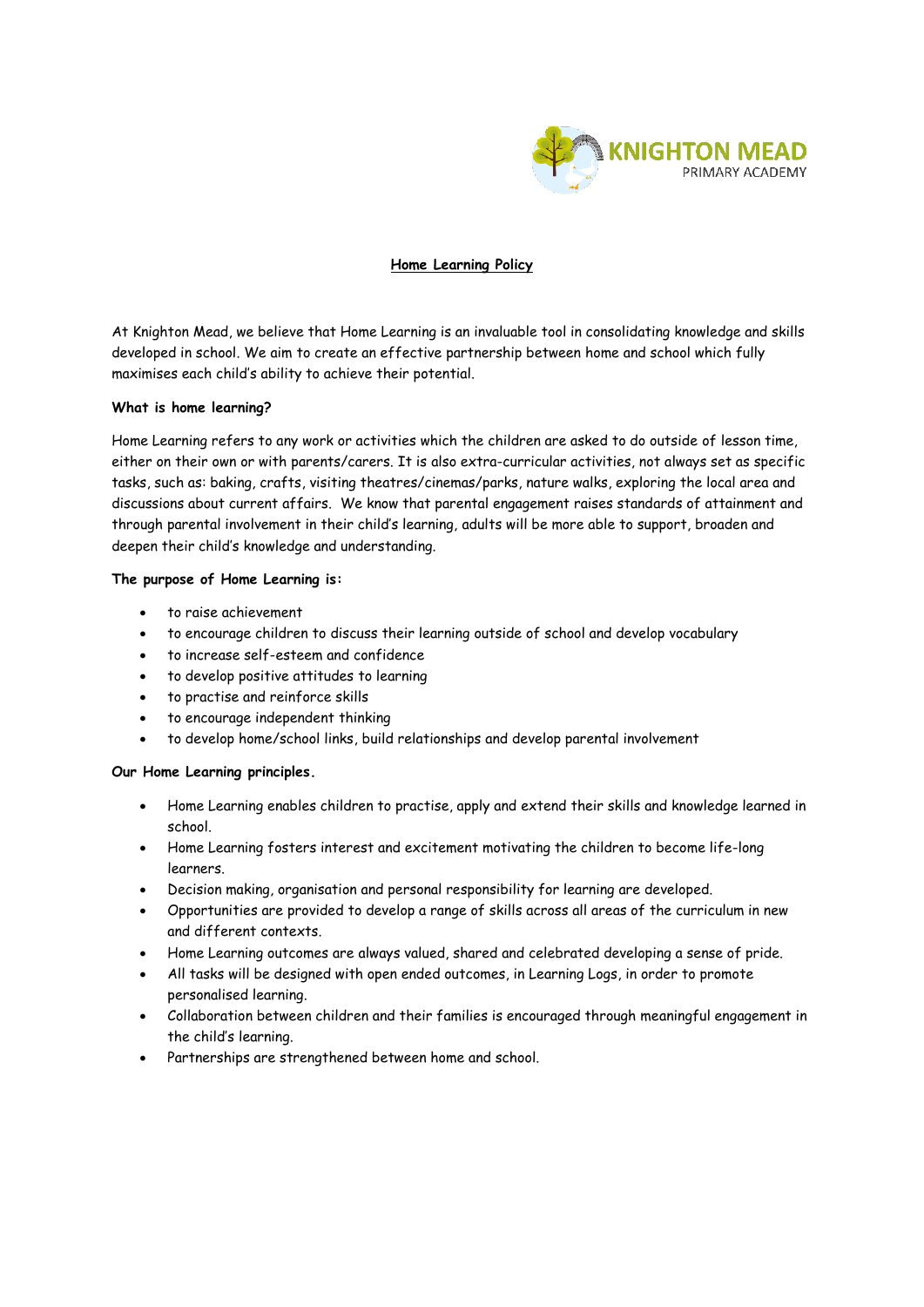# **Home Learning at Knighton Mead.**

All children, from Years 1 – 6, will have a Learning Log. This is taken home from school on a Friday and should be returned to school on a Wednesday. The tasks set in the Learning Log are explained in school and compliment class learning. The children are encouraged to record their learning creatively and imaginatively in their Learning Log. Effort and care in completing work is rewarded in the form of House Points.

Early Years Foundation Stage.

- Children will have one maths and one literacy task set weekly this may be paper form or on Tapestry (Reception)
- Children will have either a maths or literacy task set weekly this may be paper form or on Tapestry (Nursery)
- 1 Weekly Tapestry Challenge (Nursery and Reception)
- Children are provided with a reading book weekly and are expected to read with an adult every day. Comments should be entered into the children's Reading Journal on a daily basis
- Sounds and Tricky Words should be practised daily

| Year One                                          | Year Two                                           |
|---------------------------------------------------|----------------------------------------------------|
| One Home Learning task set each week - returned   | One Home Learning task set each week - returned    |
| to school on a Wednesday                          | to school on a Wednesday                           |
| Children are provided with a reading book weekly  | Sounds and tricky words should be practised daily  |
| and are expected to read with an adult every day. |                                                    |
| Comments should be entered into the children's    |                                                    |
| Reading Journal on a daily basis                  |                                                    |
| Sounds and tricky words should be practised daily | Spellings will be sent home to practise for the    |
|                                                   | weekly test                                        |
| Numbots - each child has a log in for Numbots and | Times Tables Rock Stars - each child has a log in  |
| they should log in to practise their number and   | for Times Tables Rock Stars and they should log in |
| place value skills                                | to practise their times tables skills              |
|                                                   | Accelerated Reader - each child has a log in for   |
|                                                   | Accelerated Reader and they can use this to        |
|                                                   | access books on the online catalogue - MyOn. The   |
|                                                   | children are provided with a reading book and will |
|                                                   | be expected to read daily. Once they have finished |
|                                                   | the book, they will quiz on the book to test their |
|                                                   | comprehension of the book. To support your child,  |
|                                                   | you could discuss the book - what has happened?    |
|                                                   | Who are the characters? Where does it take         |
|                                                   | place?                                             |

## Key Stage One

Key Stage Two.

- One Home Learning task set each week returned to school on a Wednesday
- Spellings will be sent home to practise for the weekly test
- Times Tables Rock Stars each child has a log in for Times Tables Rock Stars and they should log in to practise their times tables skills
- Accelerated Reader each child has a log in for Accelerated Reader and they can use this to access books on the online catalogue – MyOn. The children are provided with a reading book and will be expected to read daily. Once they have finished the book, they will quiz on the book to test their comprehension of the book in school. To support your child, you could discuss the book before they quiz - what has happened? Who are the characters? Where does it take place?
- Year 6 pupils will be sent extra revision materials throughout the academic year